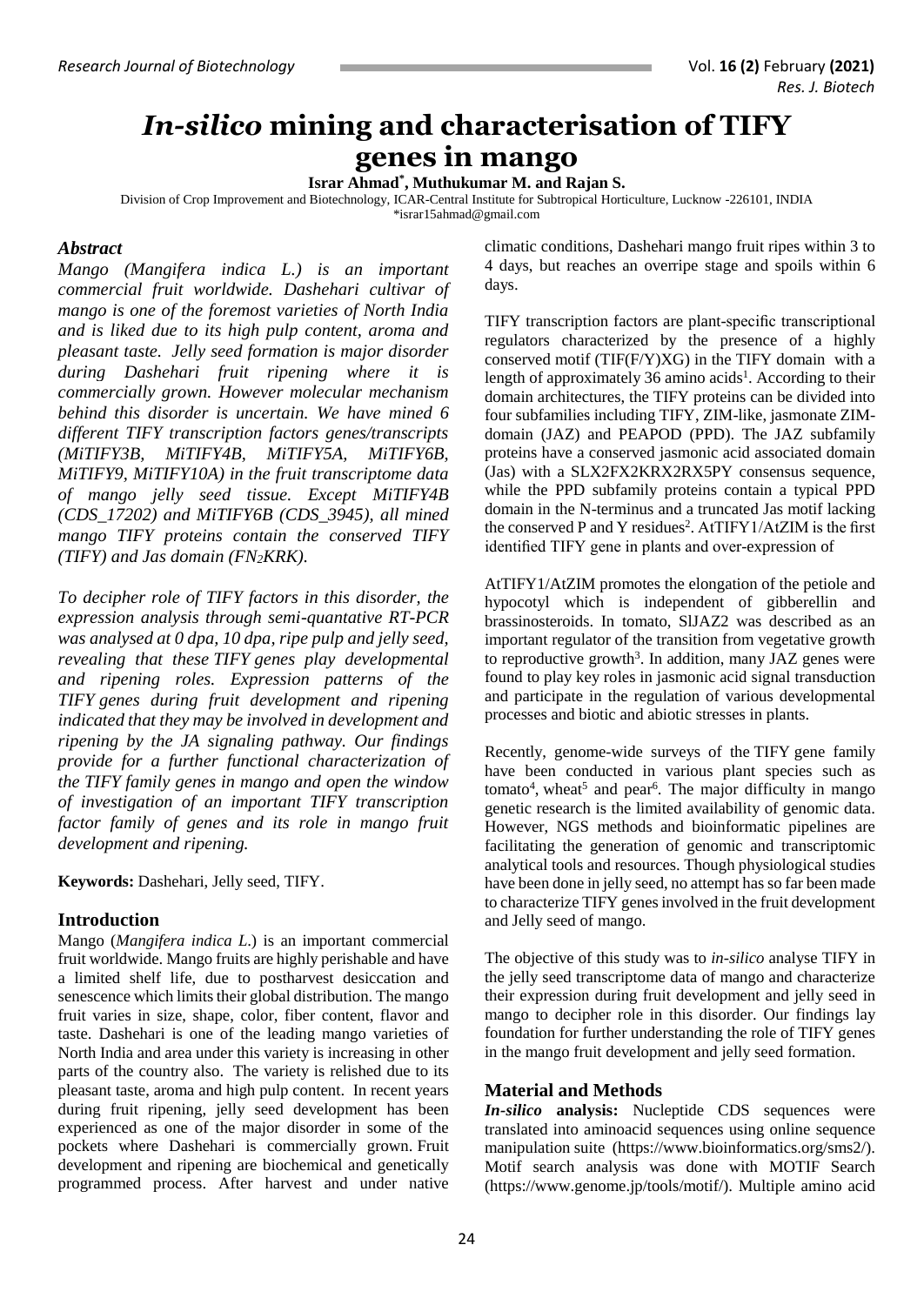sequence alignments of TIFY proteins from CDS of *transcriptome data* were completed with the MUSCLE program [\(https://www.ebi.ac.uk/Tools/msa/muscle/\)](https://www.ebi.ac.uk/Tools/msa/muscle/). Logo sequences for TIFY domains of MiTIFY proteins was prepared from weblogo tool [\(https://weblogo.berkeley.edu/\)](https://weblogo.berkeley.edu/).

**Semi-quantative RT-PCR analysis:** Frozen mango samples were ground to fine powder with liquid nitrogen using a mortar and a pestle. Total RNAwas isolated using Spectrum<sup>™</sup> plant total RNA kit (Sigma, USA) according to the manufacturer's protocol. The purity and quantity of total RNA were monitored on NanoDrop. For each sample, 1 μg of total RNA was reverse transcribed using the Maxima first strand cDNA synthesis kit for RT-qPCR (Genetix) in a 20 μl reaction using Oligo dT and random primers according to the manufacturer instructions. The complementary DNAs (cDNAs) were diluted at 1:10 with nuclease-free water prior to the qRT-PCR analysis. The CDS obtained in fruit transcriptome data was used for primer designing using IDT PrimerQuest software with the following parameters: optimal length 25 base pairs, GC content 50–55%, melting temperature 57°C, amplicon length range 100–200 base pairs and then checked for the absence of stable hairpins and dimers using Oligo Analyzer.

The generated primer pair for each gene was then aligned against all mango CDS to confirm its specificity *in-silico*. PCR amplification was performed in a total volume of 10  $\mu$ l by mixing 100 ng of cDNA, 0.5 µm conc. of each primer, 2.5 mM dNTPs and 1 unit of *Taq* DNA polymerase in 1x PCR buffer. The reaction were subjected to initial denaturation of 94<sup>0</sup>C for 5.0 min followed by 35 cycle of 94<sup>0</sup>C for 30 sec., 57<sup>0</sup>C for 30 sec., 72<sup>0</sup>C for 30 sec. with a final extension of  $72^0C$  for 5 min. in a Prima 96 thermal cycler (Hi-Media). PCR amplified products were analysed by running in 1.5% agarose gel, prepared in 1xTBE buffer and containing 0.5 µg ethidium bromide and photographed over a transilluminator.

#### **Results and Discussion**

Jasmonic acid is considered a systemic signal transducer for many physiological processes in the plant such as vegetative growth, cell cycle, senescence, fruit ripening and biosynthesis of many plant secondary metabolites<sup>7,8</sup>. The endogenous concentration of jasmonates increased transiently prior to the climacteric increase in ethylene biosynthesis during the onset of ripening of both apple and tomato fruit. Inhibition of ethylene action suppressed the jasmonate induced stimulation of ethylene biosynthesis indicating jasmonates act via ethylene action. These results suggest jasmonates may play a role together with ethylene in regulating the early steps of climacteric fruit ripening<sup>9</sup>.

TIFY homologs are present in terrestrial plants and not in green algae or other non-photosynthetic eukaryotes<sup>10</sup>. This suggests that the *TIFY* family may have originated after aquatic plants evolved to survive on land. Multiple sequence alignment of *Arabidopsis* and mango TIFY sequences prepared from MUSCLE tool shows sequence conservation (Fig. 1). The *TIFY* gene family has been extensively studied in several plant species, however there has been a lack of information about its role in fruit development, ripening and jelly seed formation in mango.



**Figure 1: Multiple sequence alignment of** *Arabidopsis* **and mango TIFY sequences prepared from MUSCLE tool**

| Gene             | Forward primer $(5'-3')$      | Reverse Primer (5'-3')        |
|------------------|-------------------------------|-------------------------------|
| <i>MiTIFY3B</i>  | <i>CAAGCTGCAAGCTGAATTACC</i>  | <i>GTCCCAGATTGAGCAGGATATG</i> |
| <i>MiTIFY4B</i>  | <i>GTCACTTCTCGACAAACCTCTC</i> | <i>GATGGCCTCCTCATACCTTTC</i>  |
| <i>MiTIFY5A</i>  | GGCGAGTAGAGAAATGGAAGAG        | <i>AGACGACGGCCTGTATAATTG</i>  |
| <i>MiTIFY9A</i>  | <b>GGAAACAGCTCCTCTGACTATT</b> | CTTCCTTCAACGGCAAGTTTC         |
| <i>MiTIFY10A</i> | <i>GAACCGCTTTCCTCAACAAAC</i>  | <i>CAATCACTTGTCCGCCATAGA</i>  |

**Table 1 Primers used in semi-quantative RT-PCR analysis**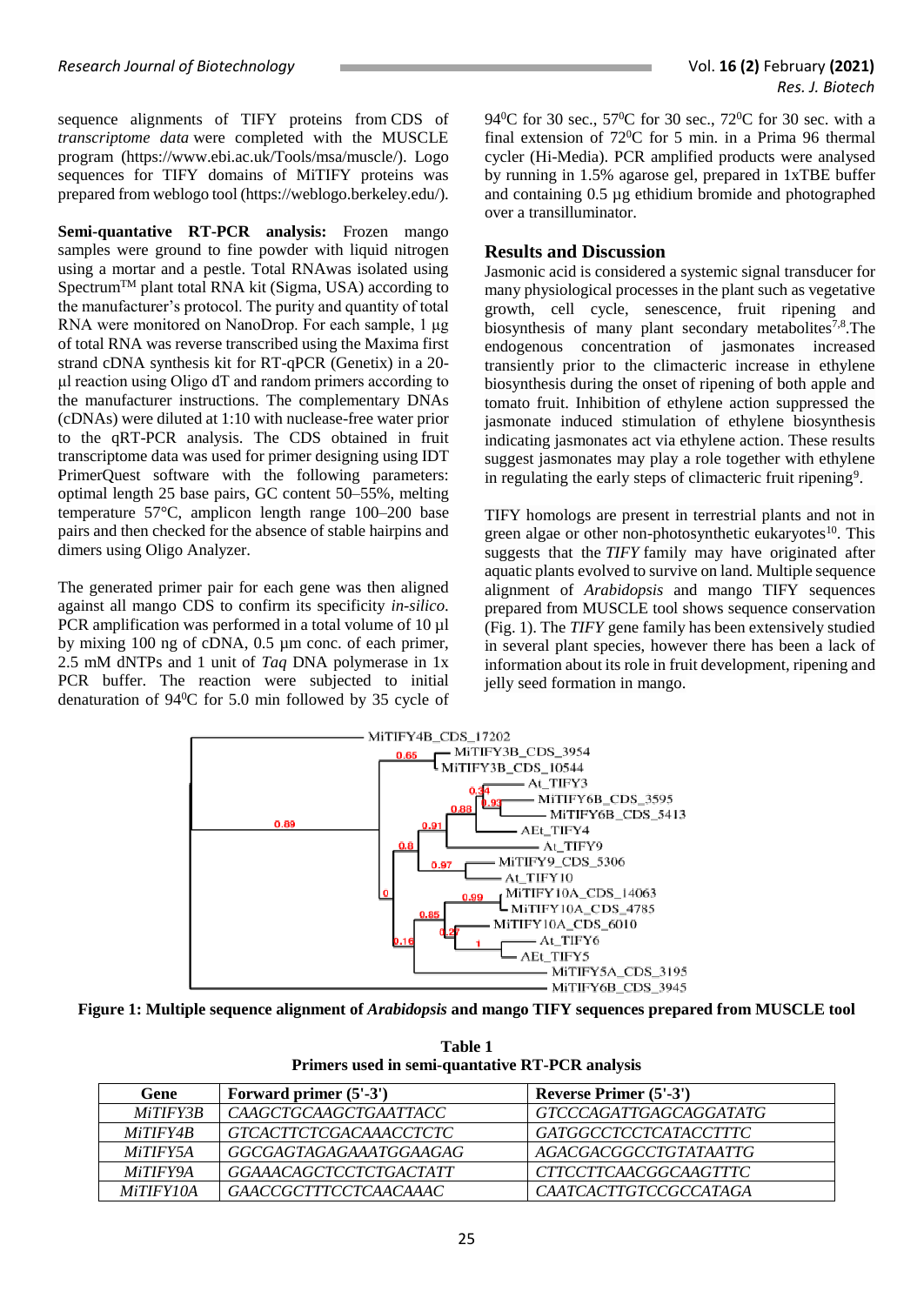

**Figure 2: Distribution of TIFY protein domains and motifs in different CDS of mango**



**Figure 3: Multiple sequence alignment of TIFY (a) Jas (b) motif of mango JAZ sequences prepared from MUSCLE tool. Logo sequences for TIFY[TIFYXG] (c) Jas [FN2KRK] (d) motif of TIFY proteins prepared from weblogo**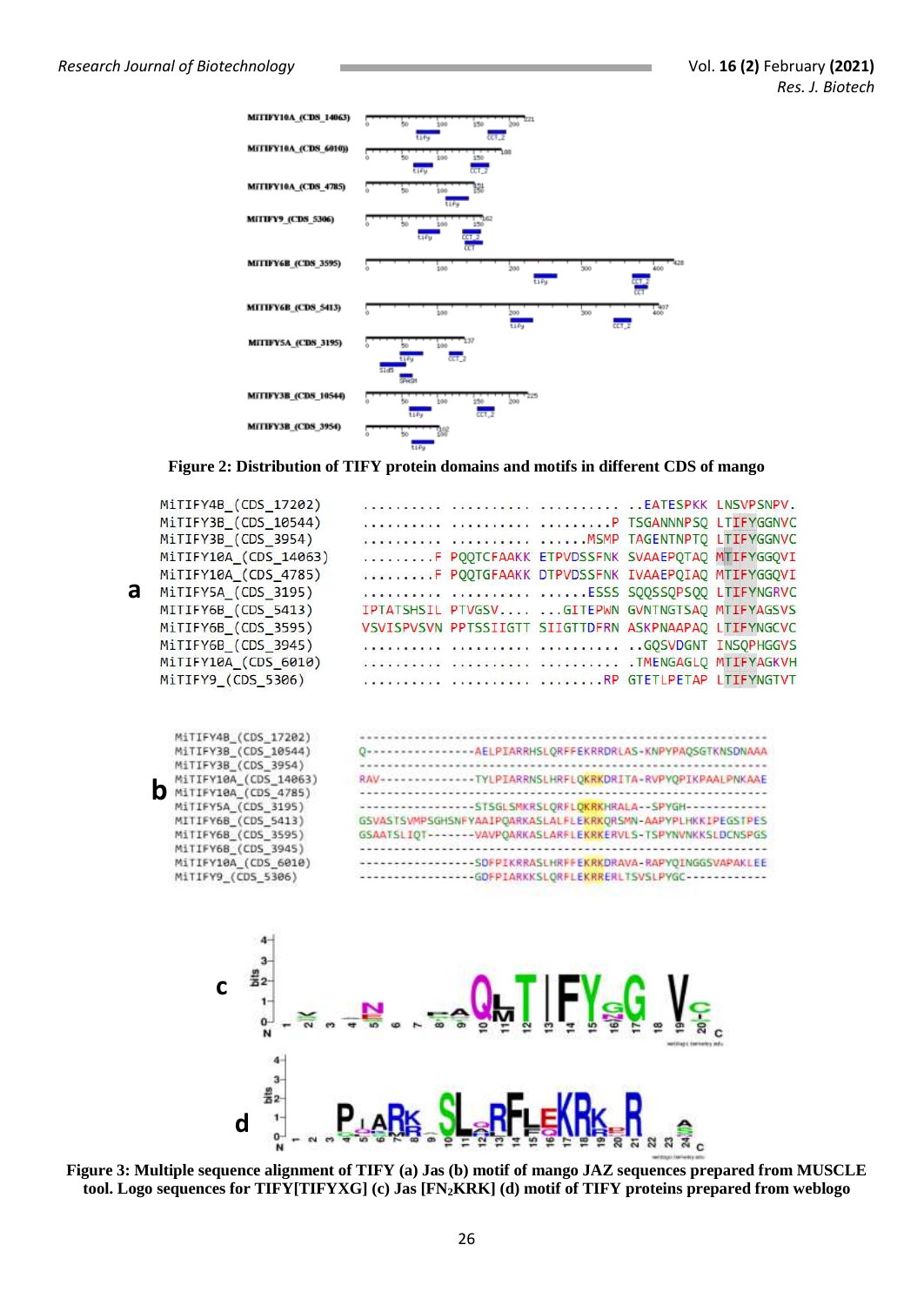In this study, we have mined 6 different TIFY transcription factors genes/transcripts (*MiTIFY3B, MiTIFY4B, MiTIFY5A, MiTIFY6B, MiTIFY9, MiTIFY10A*) in the fruit transcriptome data of mango jelly seed. Except *MiTIFY4B* (CDS\_17202) and *MiTIFY6B* (CDS\_3945) all mined mango TIFY CDS contain the conserved TIFY domain and conventional Jas motif (Fig. 2). Analysis of the deduced amino acid sequence of mango JAZ showed the conservation of the TIFY domains that characterize this family and a Jas domain which is specific of JAZ subfamily. The TIFY domain displayed conserved TIFY[F/Y]XG sequence (Fig. 3 a and b) and Jas domain displayed conserved  $FX_2KKR$  like consensus sequence in mango. TIFY and Jas domain logo sequences also showed a highly residue conservation in MiTIFY proteins (Fig. 3 c and d).

Expression analysis (RT-PCR) of TIFY genes were analysed during fruit development and jelly seed of mango (Fig. 4). Results show that these genes are very important players throughout fruit development and jelly seed formation in mango. The signal molecule JA plays vital roles in plant growth, development and responses to environmental stresses.

Previous studies have revealed that the TIFY genes play vital roles in various biological processes of plants such as petiole and hypocotyl elongation $11$ , lamina size and curvature<sup>12</sup>, flower development<sup>13</sup> and seed germination<sup>14</sup>. TIFYs may regulate plant development through the JA signaling pathway. TIFYs may regulate fruit development through the JA signaling pathway. For example, some JAZ proteins can interact with the bHLH/MYB complexes to suppress Jasmonic acid mediated anthocyanin accumulation in *Arabidopsis*<sup>15</sup> .

In this study, mined mango TIFY genes were regulated by JA and exhibited differential expression, suggesting that these genes play important role in regulating the normal fruit development through the jasmonic acid signaling pathway. It is noteworthy that a majority of MiTIFY genes were highly expressed at 0 DPA and Jelly seed of mango (Fig. 4), suggesting that MiTIFY genes may function in the development of the flower and jelly seed development of mango. Stress can increase the jasmonic acid and TIFY genes were also shown to play vital roles in response to stresses through the jasmonic acid signaling pathway. During salt stress, *ClJAZ7* exhibited the highest expression in watermelon demonstrating that it may play a major role in salt stress response.

Similarly, over-expression of rice *OsTIFY11a/OsJAZ9* in rice resulted in significantly enhanced tolerance to salt and dehydration stresses and suppression of *OsJAZ9* resulted in reduced salt tolerance through the regulation of JA signaling<sup>16</sup>. In watermelon during flesh development, *ClZML1* showed low expression all the time, while *ClJAZ4* showed an observable accumulation of transcripts. During the development of rind, *ClJAZ4* and *ClJAZ8* exhibited specifically higher expression at some time points, while *ClJAZ5* showed lower transcripts at all stages of rind development. *ClJAZ1*, *ClJAZ4* and *ClJAZ7* were highly and preferentially expressed in flowers, leaves and fruits.

In addition, *ClJAZ3*, *ClZML1* and *ClZML2* had higher expression in fruits than in other tissues $17$ . In strawbery, *FaJAZ* genes displayed a constant reduction pattern from flowering to ripe fruits and some genes like *FaJAZ1*, *FaJAZ5* and *FaJAZ8.1* showed a pronounced reduction at ripe stages<sup>18</sup>.



**Figure 4: RT-PCR analysis of different TIFY during fruit development and ripening in mango**